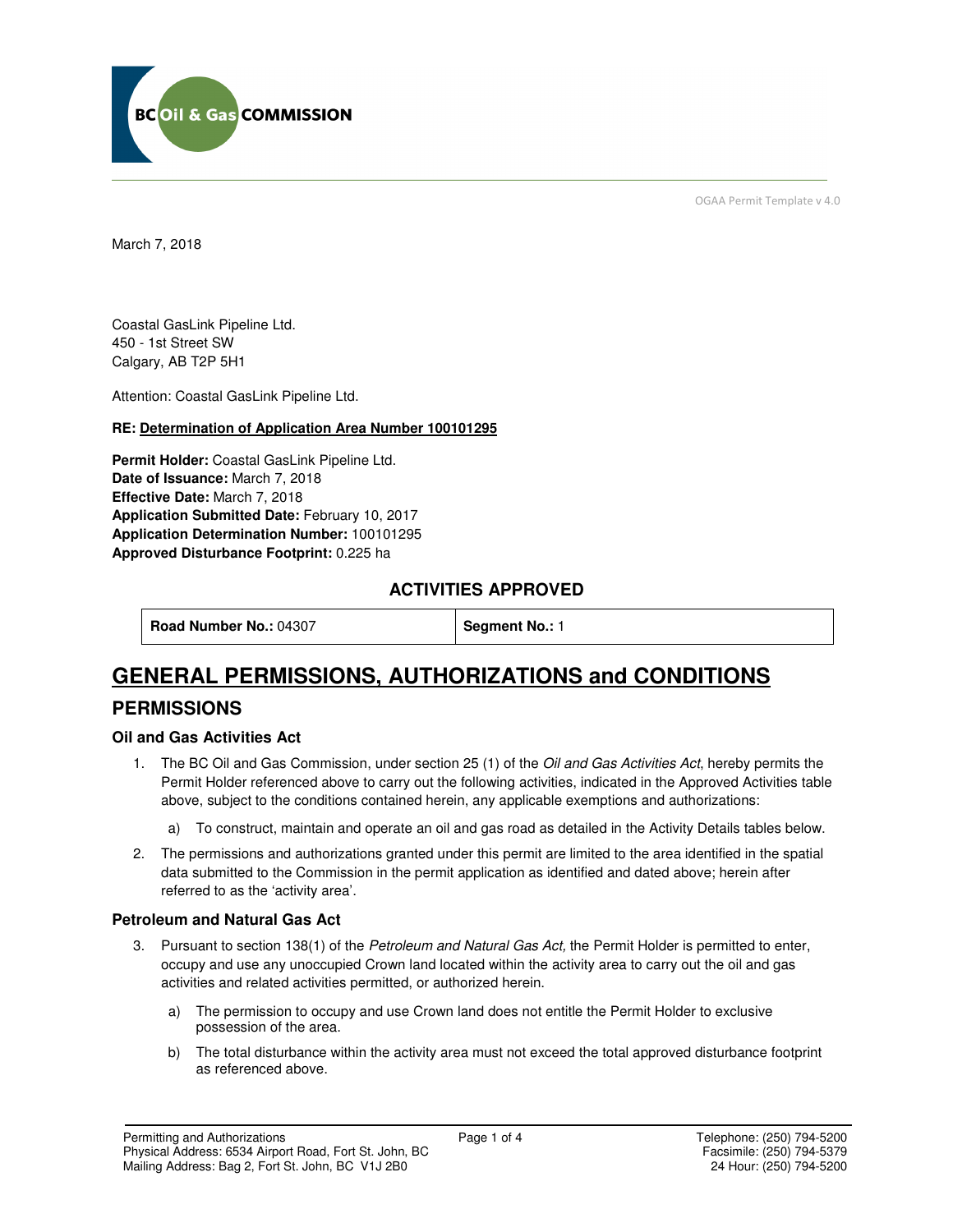## **AUTHORIZATIONS**

### **Forest Act**

4. The Commission, pursuant to section 47.4 of the Forest Act, hereby authorizes the removal of Crown timber from the activity area under the cutting permits associated with the Master Licence(s) as follows:

 **Master Licence to Cut No.:** M02342

 **Cutting Permit No.:** 16

 **Timber Mark No.:** MTC081

 **Total New Cut:** 0.225 ha

 **Forest District**: (DVA) Vanderhoof Natural Resource District

 **Region:** Interior

5. The cutting permits are deemed spent upon the submission of the post-construction plan or upon either the cancellation or expiry of the activities authorized under the permit.

## **CONDITIONS**

### **Notification**

- 6. Within 60 days of the completion of construction activities under this permit, the Permit Holder must submit to the Commission a post-construction plan as a shapefile and PDF plan accurately identifying the location of the total area actually disturbed under this permit. The shapefile and plan must be submitted via eSubmission.
- 7. The Permit Holder must notify Carrier Sekani Tribal Council a minimum of five (5) days prior to commencement of construction activities.
- 8. The Permit Holder must notify Nadleh Whut'en First Nation a minimum of five (5) days prior to commencement of construction activities.
- 9. The Permit Holder must notify Stellat'en First Nation a minimum of five (5) days prior to commencement of construction activities.
- 10. The Permit Holder must notify Yekooche First Nation a minimum of five (5) days prior to commencement of construction activities.

#### **General**

- 11. The rights granted by this permit in relation to unoccupied Crown land are subject to all subsisting grants to or rights of any person made or acquired under the Coal Act, Forest Act, Land Act, Mineral Tenure Act, Petroleum and Natural Gas Act, Range Act, Water Sustainability Act or Wildlife Act, or any extension or renewal of the same.
- 12. The Permit Holder must not assign, sublicense or permit any person other than its employees, contractors or representatives to use or occupy any Crown land within the activity area, other than its employees, contractors or representatives, without the Commission's written consent.
- 13. The Permit Holder must ensure that any Crown land within the activity area is maintained in a condition so as to minimize hazards, including but not limited to hazards associated with storage of materials and equipment.
- 14. The Permit Holder must ensure that any Crown land within the activity area is maintained free of garbage, debris and unused equipment.

#### **Clearing**

15. The Permit Holder is permitted to fell any trees located on Crown land within 1.5 tree lengths of the activity area that are considered to be a safety hazard according to Workers Compensation Act regulations and must be felled in order to eliminate the hazard. Trees or portions of these trees that can be accessed from the activity area without causing damage to standing timber may be harvested.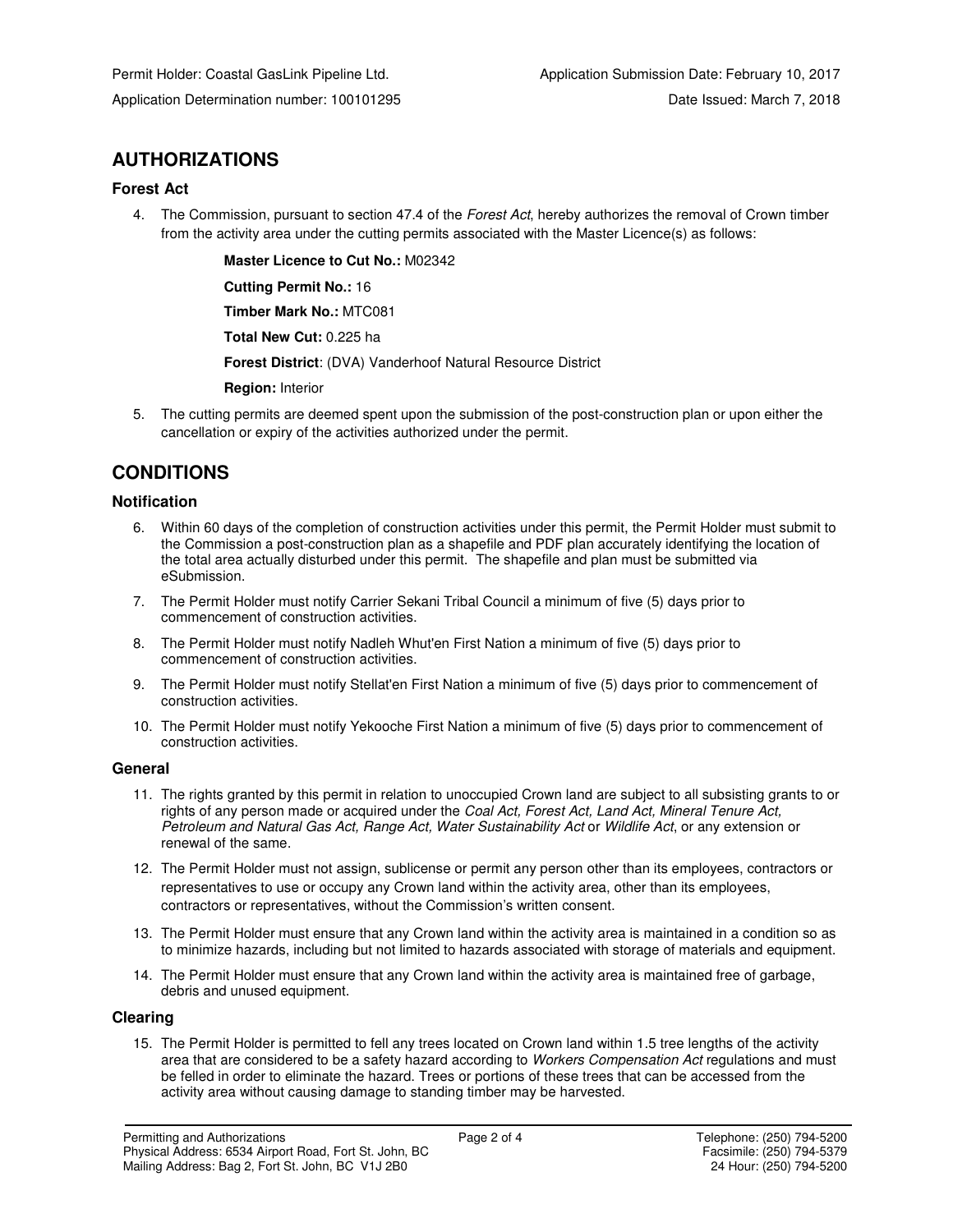- 16. The holder of the cutting permit must pay to the government, stumpage and any waste billing determined in accordance with the terms of this authorization.
- 17. All harvested Crown Timber must be marked with the cutting permit's associated Timber Mark.
- 18. Stumpage for Cutting Permit No. 16 will be calculated in accordance with the Interior Appraisal Manual as amended from time to time.
- 19. Any waste assessments applied under the Master Licence to Cut are subject to the merchantability specifications and monetary waste billing requirements in the Provincial Logging Residue and Waste Manual specific to the region associated with the Cutting Permit authorization.

#### **Archaeology**

- 20. An AIA report must be submitted to the Commission as soon as practicable.
- 21. If artifacts, features, materials or things protected under section 13(2) of the Heritage Conservation Act are identified the permit holder must, unless the permit holder holds a permit under section 12 of the Heritage Conservation Act issued by the Commission in respect of that artifact, feature, material or thing:
	- a) immediately cease all work in the vicinity of the artifacts, features, materials or things;
	- b) immediately notify the Commission and the Archaeology Branch of the Ministry of Forests, Lands, Natural Resource Operations and Rural Development.
	- c) refrain from resuming work in the vicinity of the artifacts, features, materials or things except in accordance with an appropriate mitigation plan that has been prepared in accordance with the Heritage Conservation Act and approved by the Archaeology Branch of the Ministry of Forests, Lands Natural Resource Operations and Rural Development.

# **ACTIVITY SPECIFIC DETAILS PERMISSIONS, and CONDITIONS**

### **ROAD**

**Land Area Number:** 100002009 **Road Number:** 04307 **Road Type:** Long-Term - All-Weather

### **ACTIVITY DETAILS**

| Seg No.: 1 | Zone: 10 From: N 5996325.651 E 374479.678 To: N 5996265.765 E 374525.047 |
|------------|--------------------------------------------------------------------------|
|------------|--------------------------------------------------------------------------|

All permissions for this activity are subject to the following conditions:

#### **Road Conditions**

- 22. The Permit Holder will immediately effect, and keep in force insurance of an amount not less than \$1,000,000 protecting the Province, the Commission and the Permit Holder (without any rights of cross-claim or subrogation) against claims for personal injury, death, property damage, or third party liability claims arising from any accident or occurrence on the activity area.
- 23. The Permit Holder must not widen to the west of the existing road footprint.

# **ADVISORY GUIDANCE**

- 1. Construction plan CGW4703-MCSL-G-MP-933-RW-1240.0.1-Sketch-Rev 0.pdf is for the Permit Holder's internal reference only and was not reviewed as a decision tool for this permit, nor does it form an integral part of this permit.
- 2. Instructions for submitting notice of construction start, as required by regulation, can be found in the Oil and Gas Activity Operations Manual on the Commission's website.
- 3. The term "unused equipment" has the same definition as in the Drilling and Production Regulation.